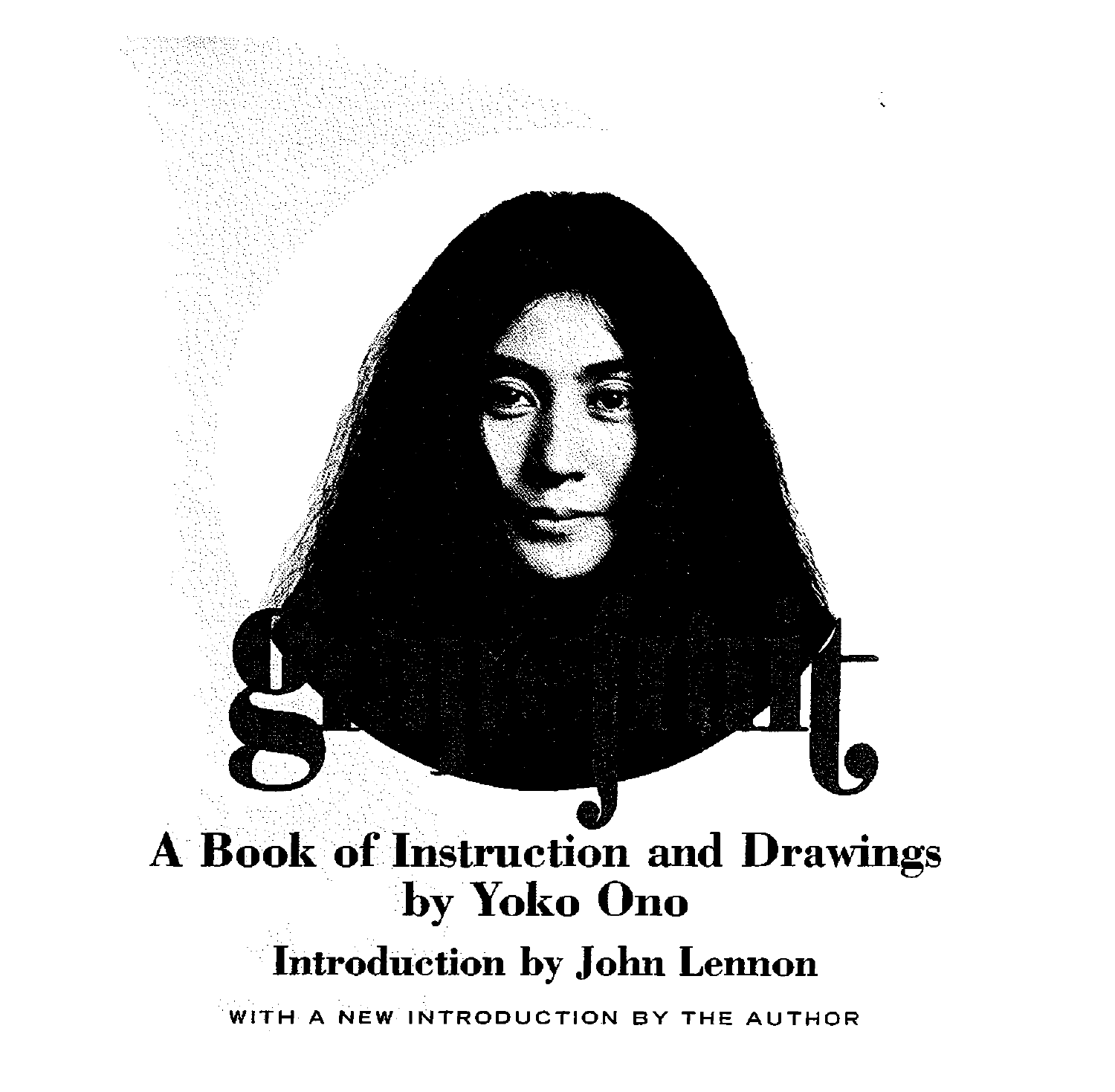

**Name:**<br>Weight : **Su,**  Colour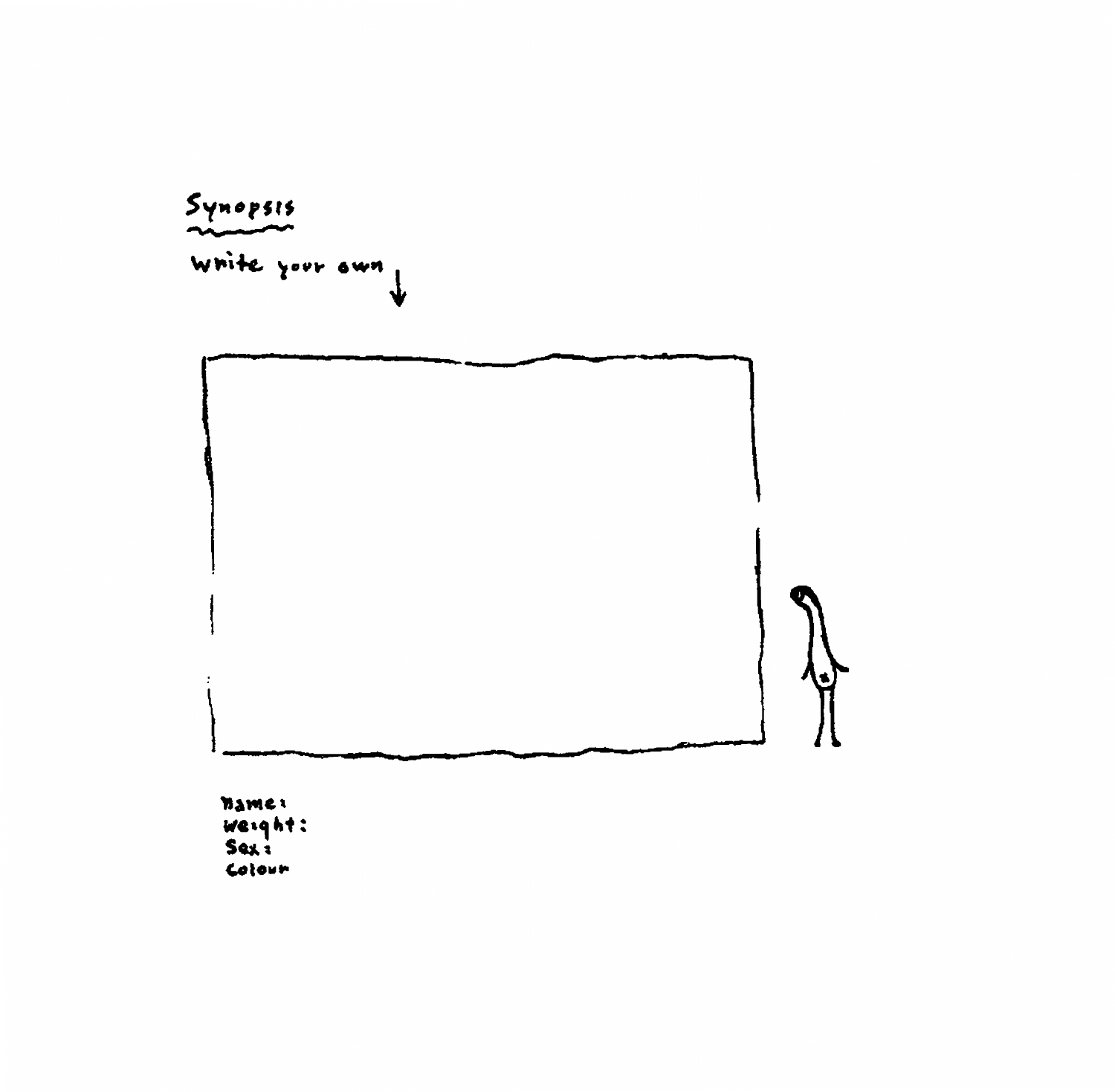# GRAPEFRUIT

A book of instructions + drawings by Yoko Ono

Introduction by John Lennon

Simon & Schuster

New York• London • Toronto • Sydney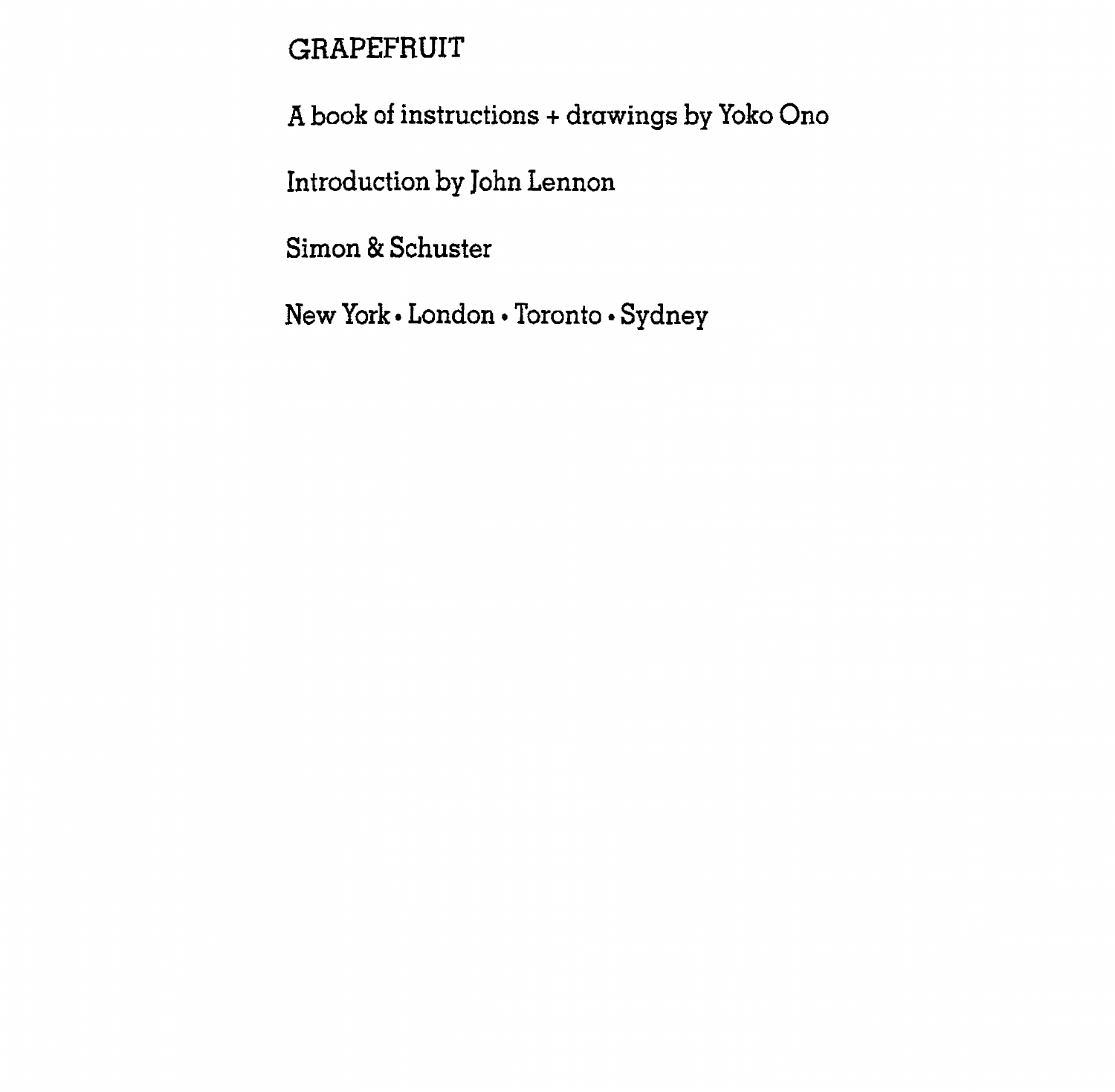## VOICE PIECE FOR SOPRANO

Scream.

- 1. against the wind
- 2. against the wall
- 3. against the sky

1961 autumn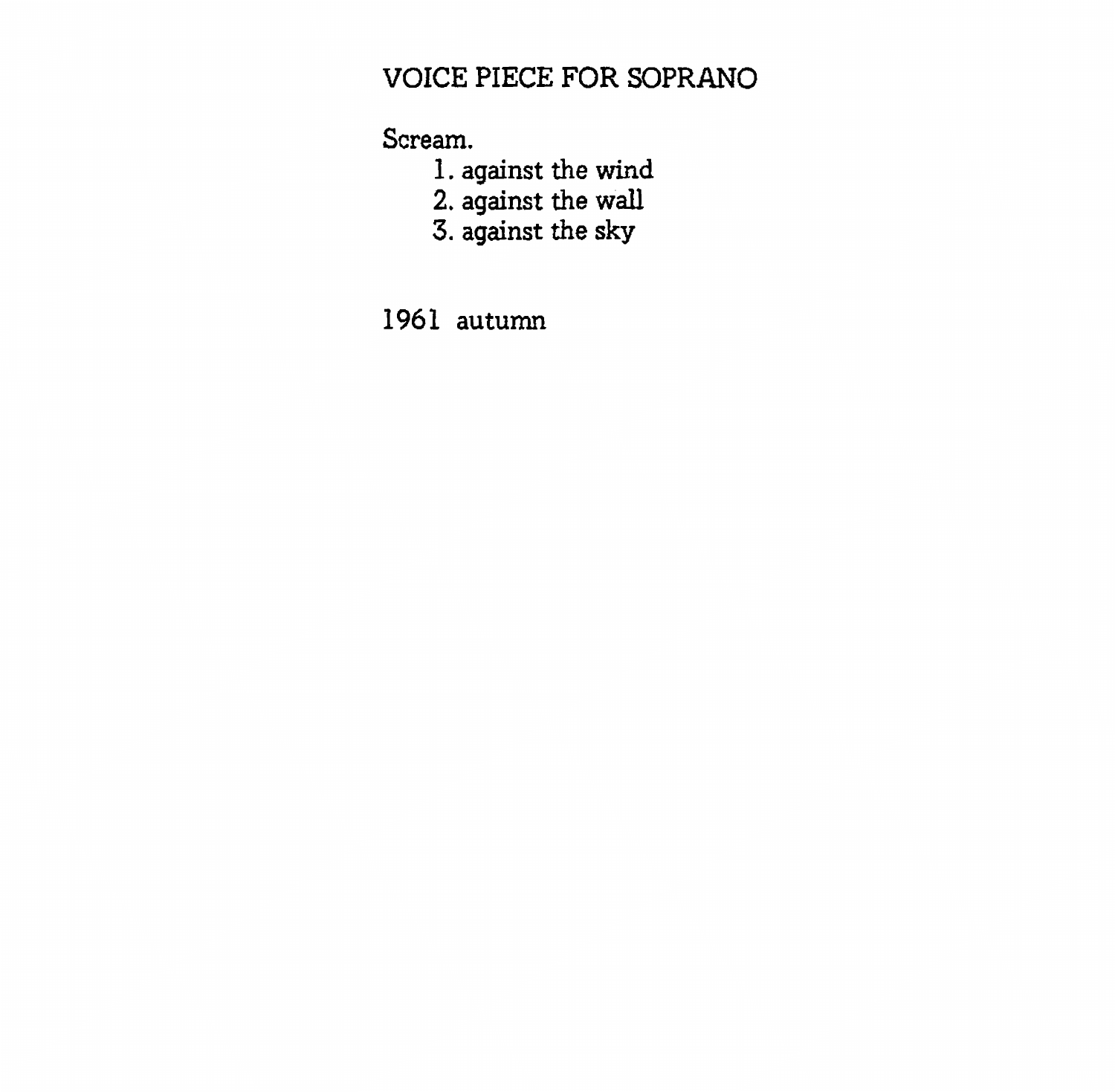# PIECES FOR ORCHESTRA

No. I Peel No. 2 Peek No.3 Take off

1962 summer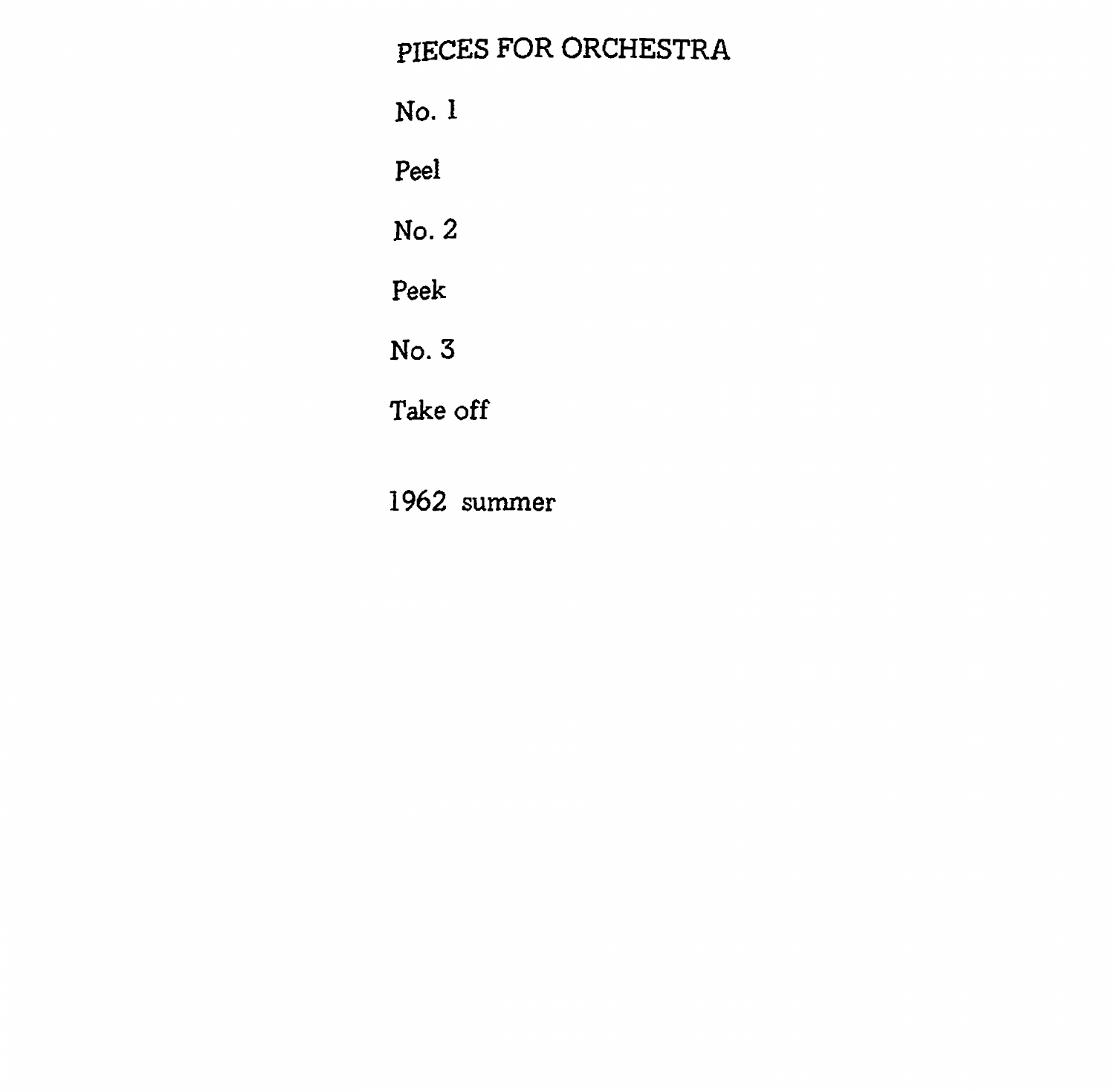# PIECES FOR ORCHESTRA

No.4 Tear No. 5 Touch No.6 Rub

1962 autumn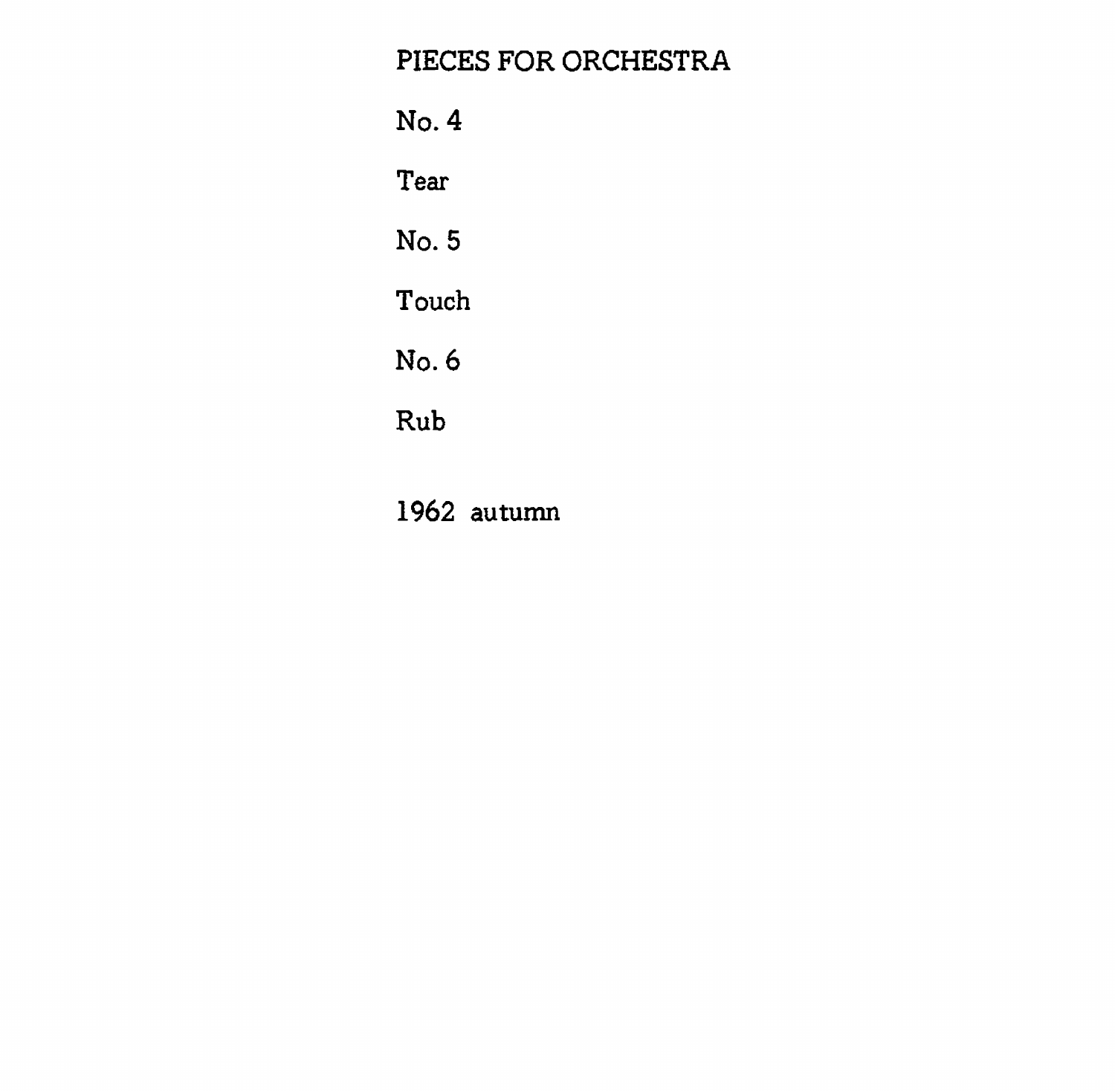## A PIECE FOR ORCHESTRA

Count all the stars of that night by heart.

The piece ends when all the orchestra members finish counting the stars, or when it dawns.

This can be done with windows instead of stars.

1962 summer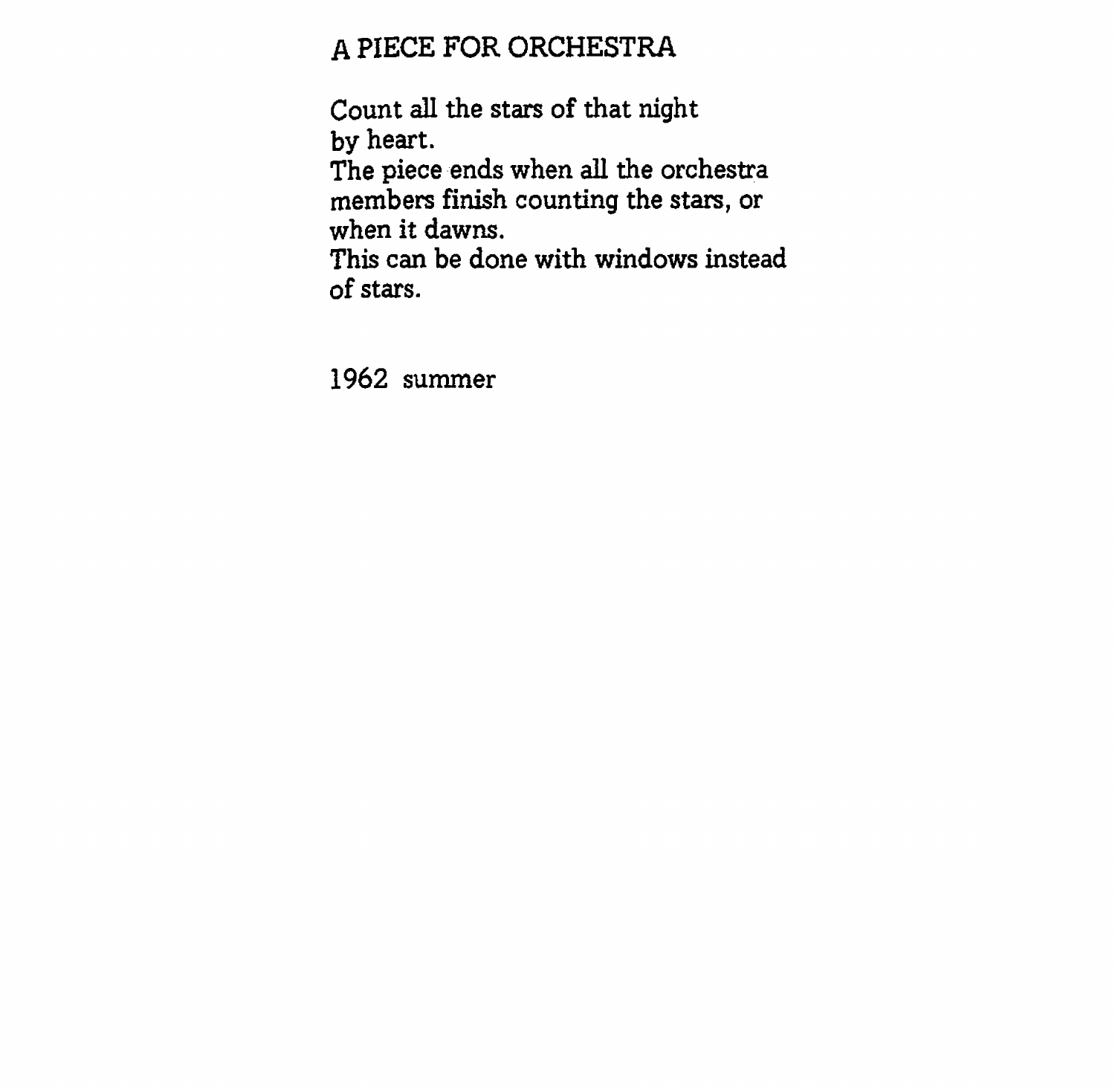TAPE PIECE I

Stone Piece

Take the sound of the stone aging.

TAPE PIECE II

Room Piece

Take the sound of the room breathing.

1) at dawn 2) in the morning 3) in the afternoon 4) in the evening 5) before dawn

Bottle the smell of the room of that particular hour as well.

1963 autumn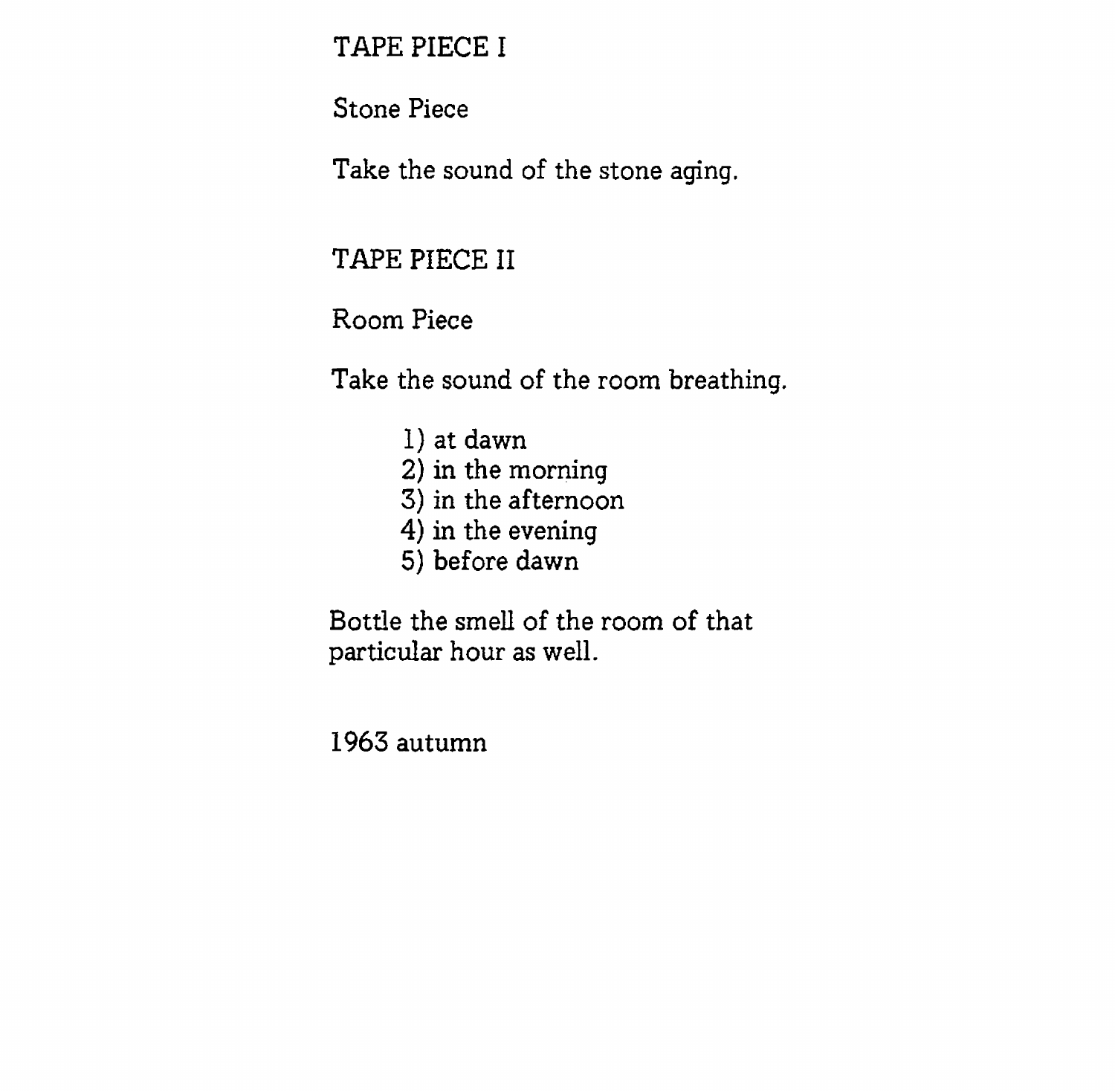TAPE PIECE III

Snow Piece

Take a tape of the sound of the snow falling. This should be done in the evening. Do not listen to the tape. Cut it and use it as strings to tie gifts with. Make a gift wrapper, if you wish, using the same process with a phonosheet.

1963 autumn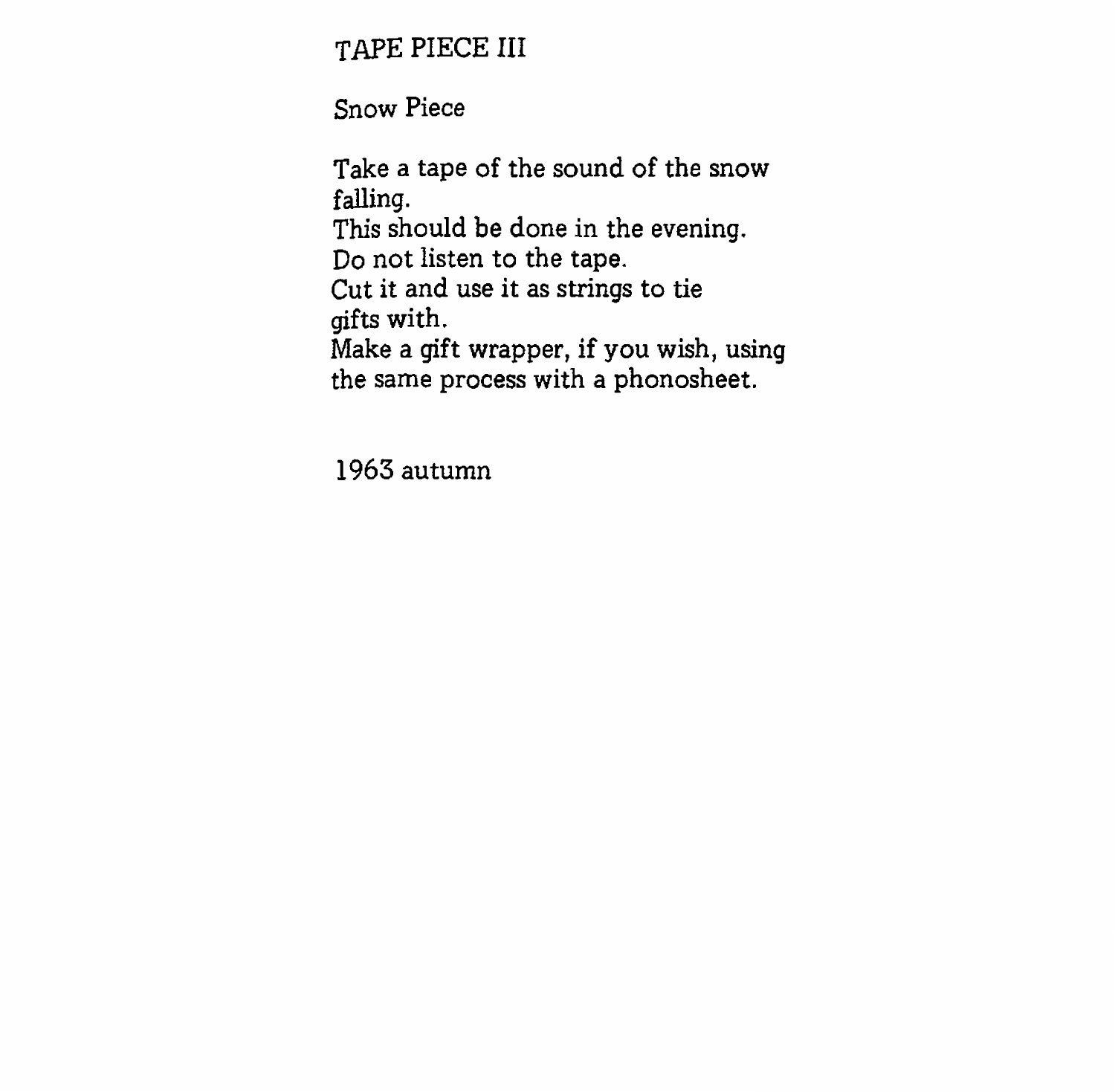## WALKING PIECE

Walk in the footsteps of the person in front.

- 1. on ground 2. in mud
- 3. in snow
- 4. on ice
- 5. in water

Try not to make sounds.

1964 spring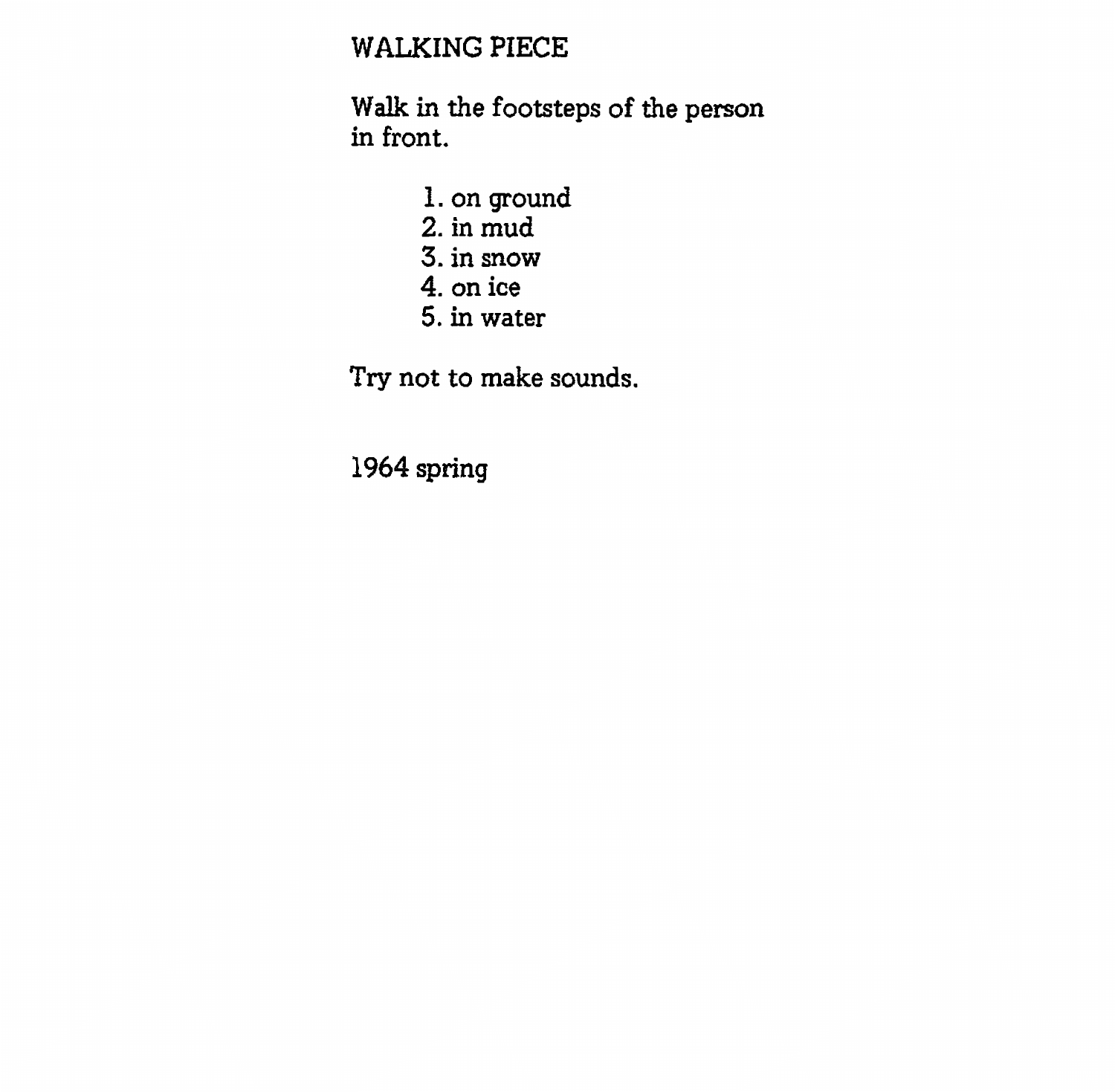CITY PIECE

Walk all over the city with an empty baby carriage.

1961 winter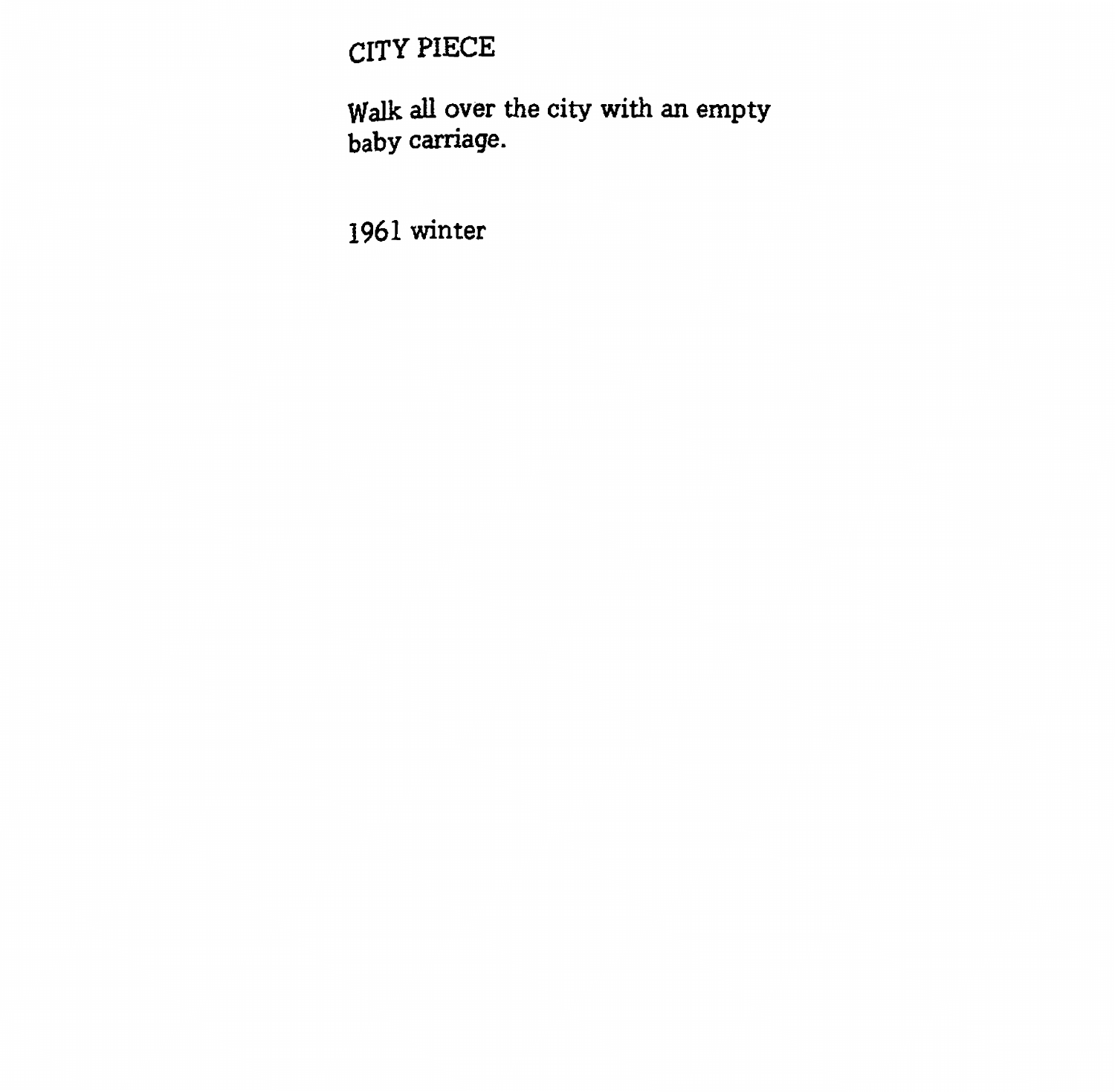### STONE PIECE

Find a stone that is your size or weight. Crack it until it becomes fine powder. Dispose of it in the river. (a) Send small amounts to your friends. (b) Do not tell anybody what you did. Do not explain about the powder to the friends to whom you send.

1963 winter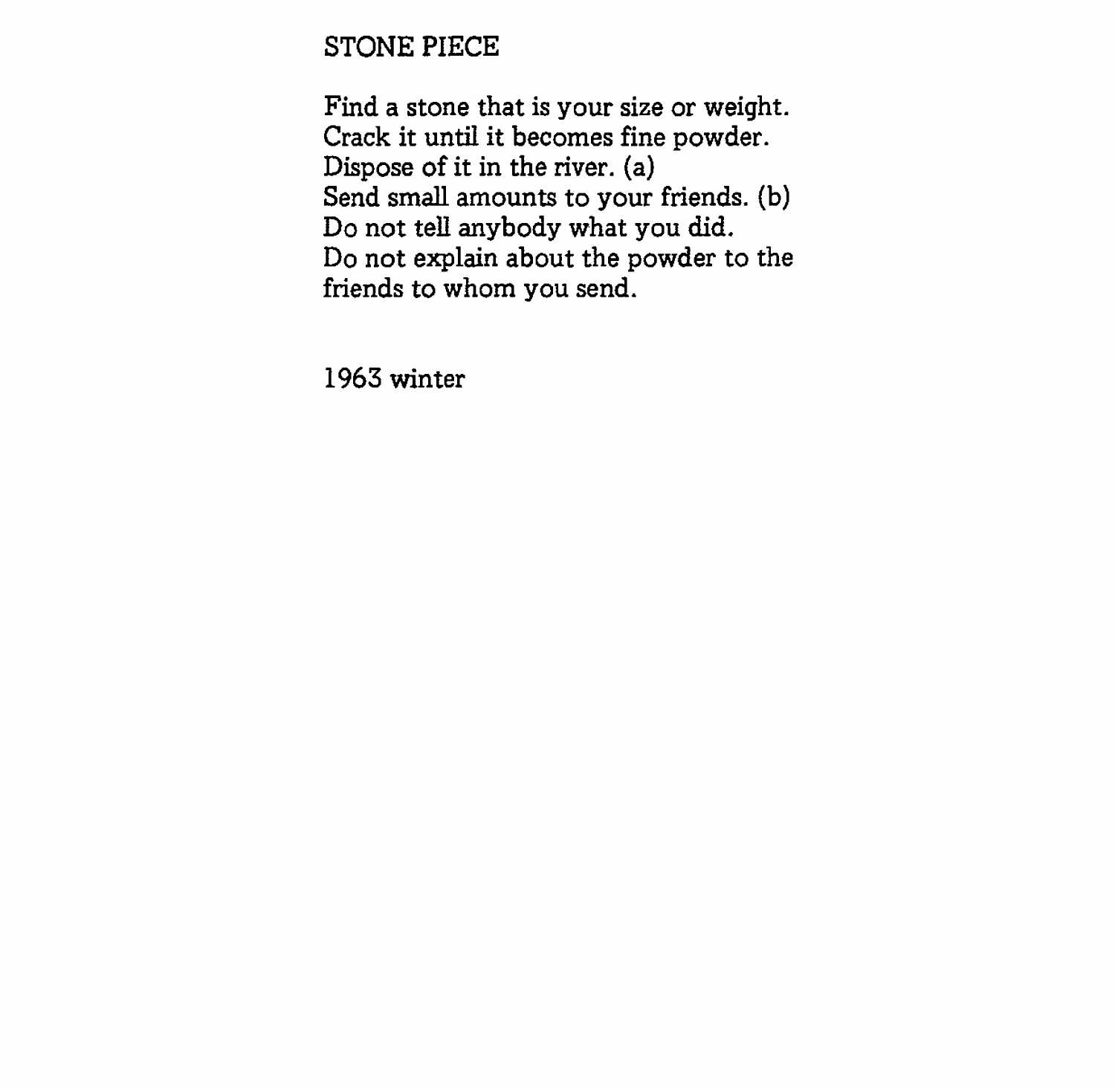# TUNAFISH SANDWICH PIECE

Imagine one thousand suns in the sky at the same time. Let them shine for one hour. Then, let them gradually melt in to the sky. Make one tunafish sandwich and eat.

1964 spring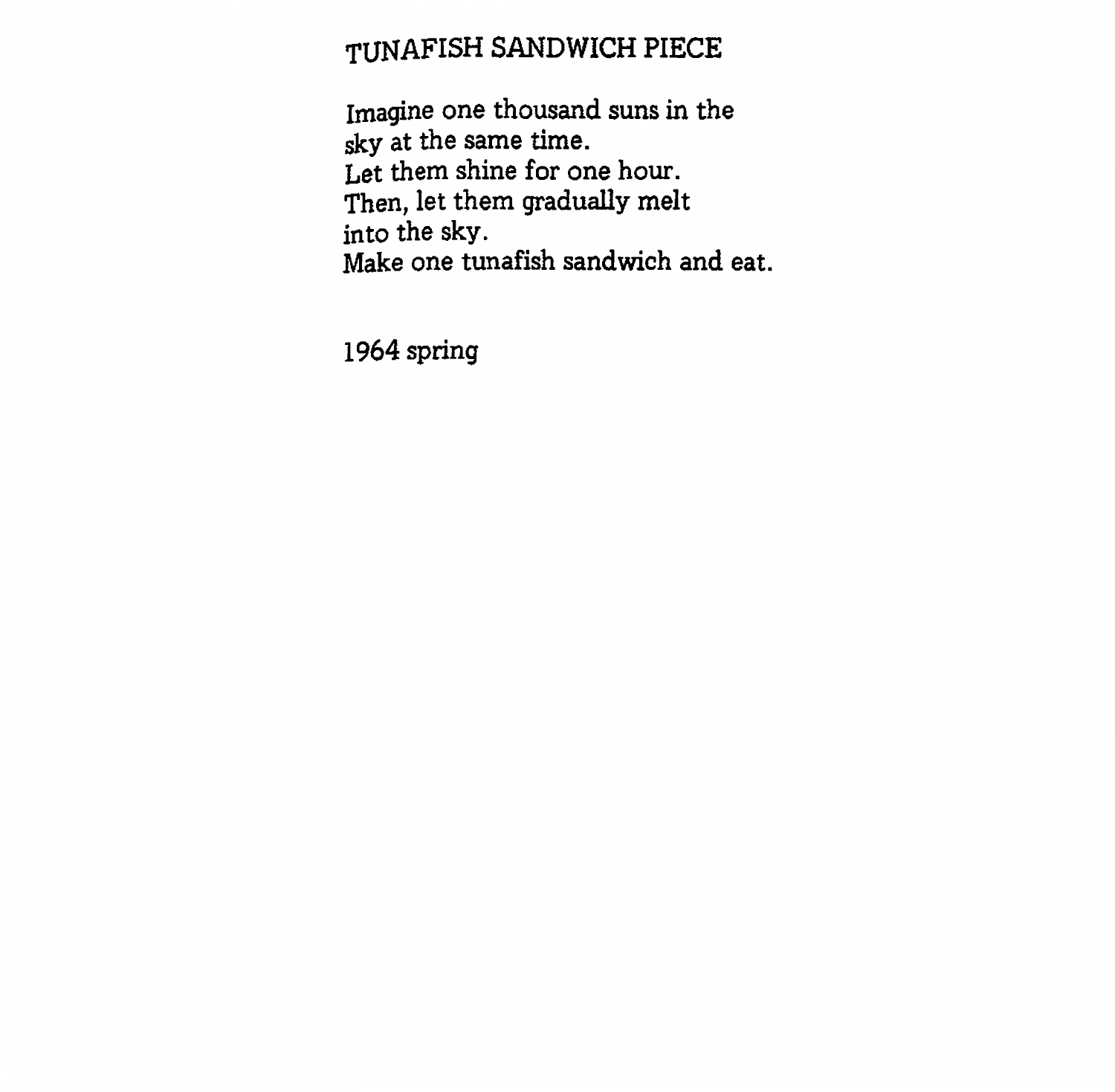### QUESTIONNAIRE

|                             | (advised to include all the names you are called by.) |        |
|-----------------------------|-------------------------------------------------------|--------|
| past                        | present                                               | future |
| AGE: I am at the age where: |                                                       |        |
|                             |                                                       |        |
| COLOUR:                     |                                                       |        |
|                             |                                                       |        |
|                             |                                                       |        |
| OCCUPATION:                 |                                                       |        |
| DISEASE:                    |                                                       |        |
| PHYSICAL PECULIARITIES:     |                                                       |        |
| OTHER COMMENTS:             |                                                       |        |
|                             |                                                       |        |
| Date: _________________     | Signature:                                            |        |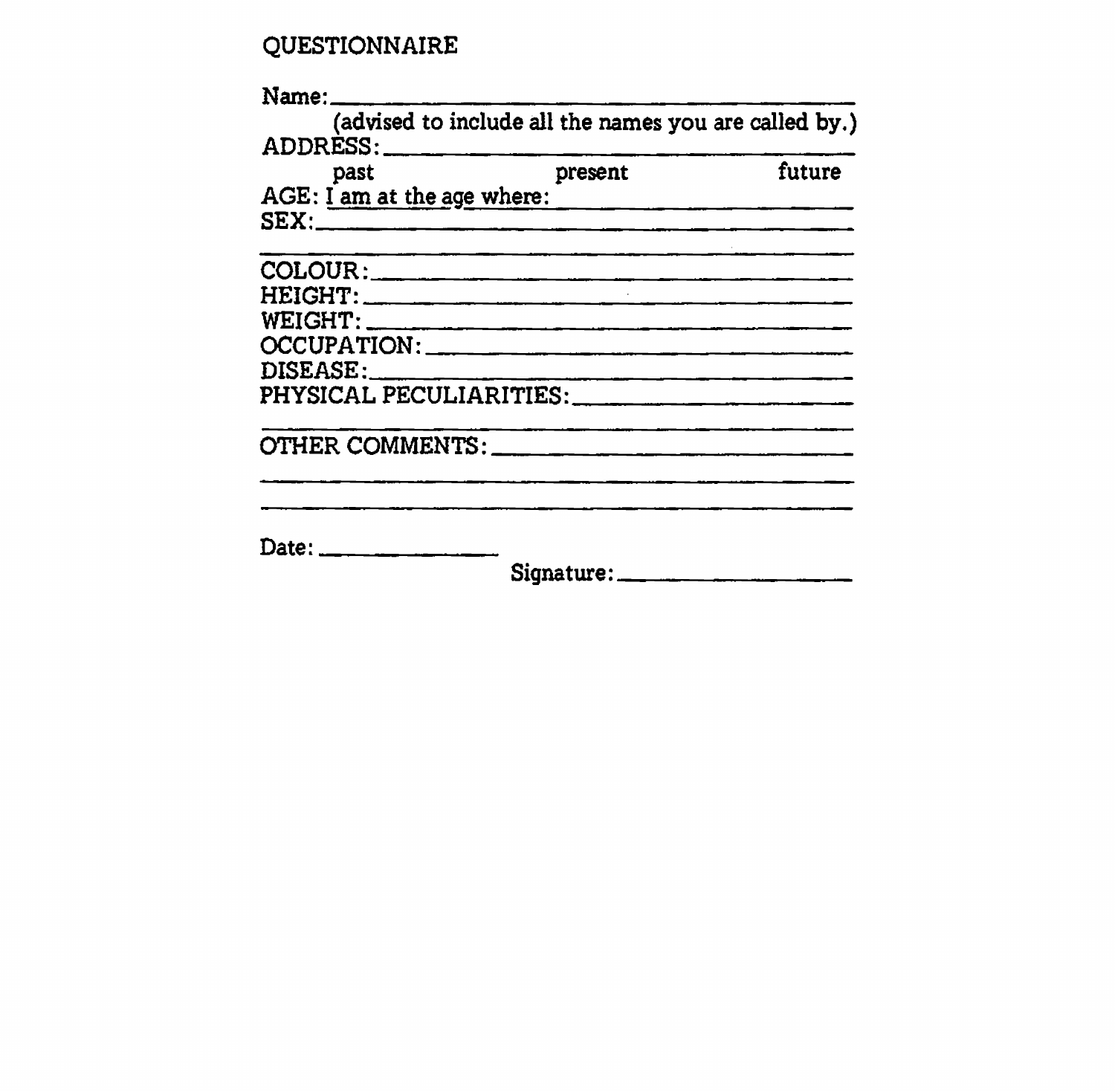Answer the following questions True or False.

#### TRUTH/FALSE

The sixth finger is usually not used because it's existence is not physically perceivable.

There is a transparent peace tower in New York City which casts no shadow and, therefore, very rarely recognized.

Blood is not red unless exposed, and blue when it's imagined.

The structure of the American jury system is taken from the chance music operation by John Cage. (The noted Judge Connolly is said to have said "all verdicts are beautiful".)

Mt. Fuji, whose colour is blue and white from the distance and volcano red when you go near, is a carefully planned modern Japanese project built to attract American tourists.

The East Side is not a word to define its location but was originally a name of the town "The Wise East on the Wrong Side." Later it was shortened to the presently known "The East Side".

Your weight is twice mine, and height *5* inches shorter.

Grapefruit is a hybrid of lemon and orange. Snow is a hybrid of wish and lament.

All fruits are related species of banana, which was the first fruit in existence. The Bible lied about the apple because they felt mentioning the word banana too undignified.

Roaches are moving forms of flowers, though visually they seem unconnected.

Happenings were first invented by Greek gods.

The word "manila envelope" comes from a deeply-rooted racial prejudice.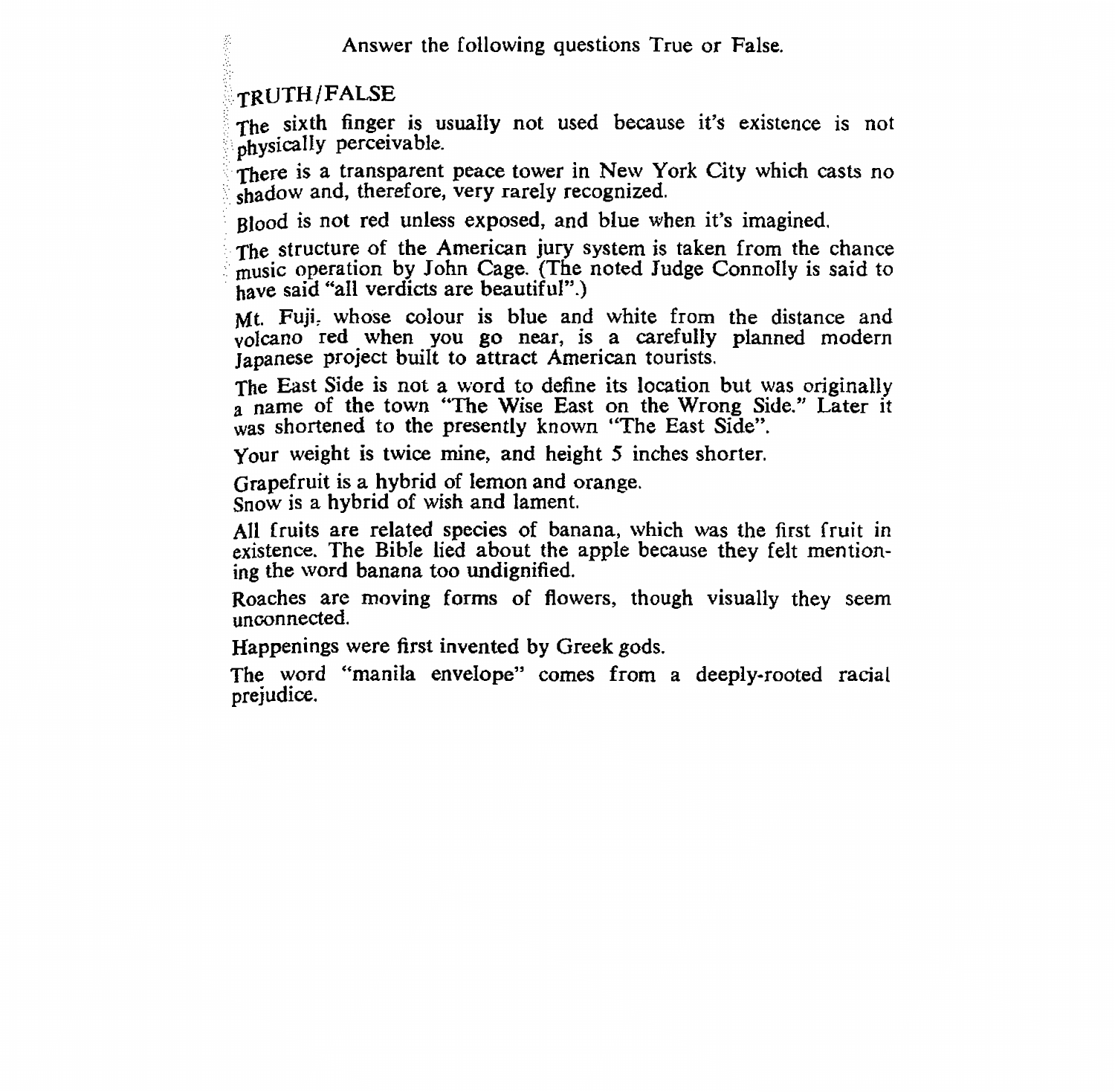Coughing is a form of love.

All streets are invisible. The visible ones are fake ones, though some visible ones are the end parts of the invisible ones.

Teeth and bones are solid form of cloud.

Paper is marble cut so thin that it has become soft. (Make marble out of toilet paper.)

Plastic is a portion of sky cut out in solid form. (Collect many pieces of plastic and look through them to see if they look blue.)

If you wear a clothes long enough it becomes part of you and you will suffer from serious physical maladjustment when you take it off. A princess died from taking off vines that had covered her for ten years. A prince, when his encircling vines were removed, was found to be non-existent.

When you leave things, you leave your spirit behind, too. But if you don't leave them, you age.

Your brother is the man you killed in the past world. He was born in your family because he wanted to be near you.

There is a wish man in the corner of the world whose daily task is to send good-will waves to the world to clear the air.

Men used to walk on hands upside down, but they changed to the present form because it was considered less obscene.

99 per cent of the world is dead bodies and tombs. We are the remaining 1 per cent ... (or are we?).

There are one thousand suns arising every day. We only see one of them because of our fixation on monistic thinking.

Piano keys are flower-petals turned hard.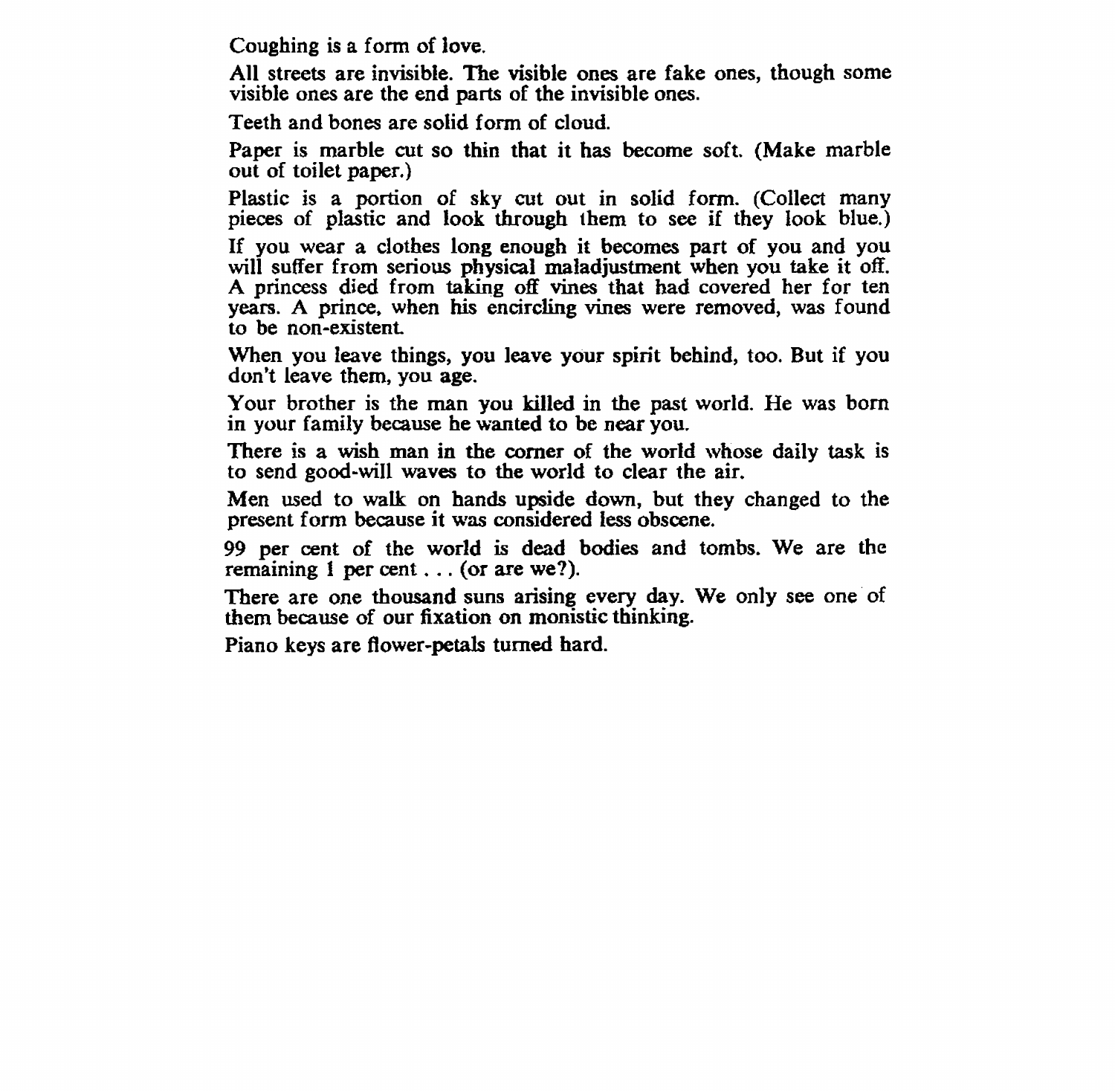people who bought Ono's "bagwear" invariably encountered fantastic good luck and fortune.-- ad.

A cloud consists of the following substances: colour, music, emell, sleep and water. Sometimes it rains substances other than water. but very few people notice it.

#### A, B, OR C

Yellow Talk

- a) All colours are imaginary except yellow. Yellow is the colour of sun at its height. Other colours are shades of yellow in varying degrees which have been given different names, as if each of them exist independently. purely for idealogical purposes.---Dr. Song.
- b) Yellow is the only imaginary colour.—Dr. Suzuki.
- c) All colours have yellow in  $it$ -Dr. Lee.
- d) All colours are imaginary.—Dr. Kato.

Youth Talk

You are still young because :

you never matured. you talk baby-talk to your husband/wife.<br>your children say so. your grandchildren say so.<br>your great grandchildren say so.<br>you don't see any wrinkles on your face. you still hate the same friends. other reasons (give your reason).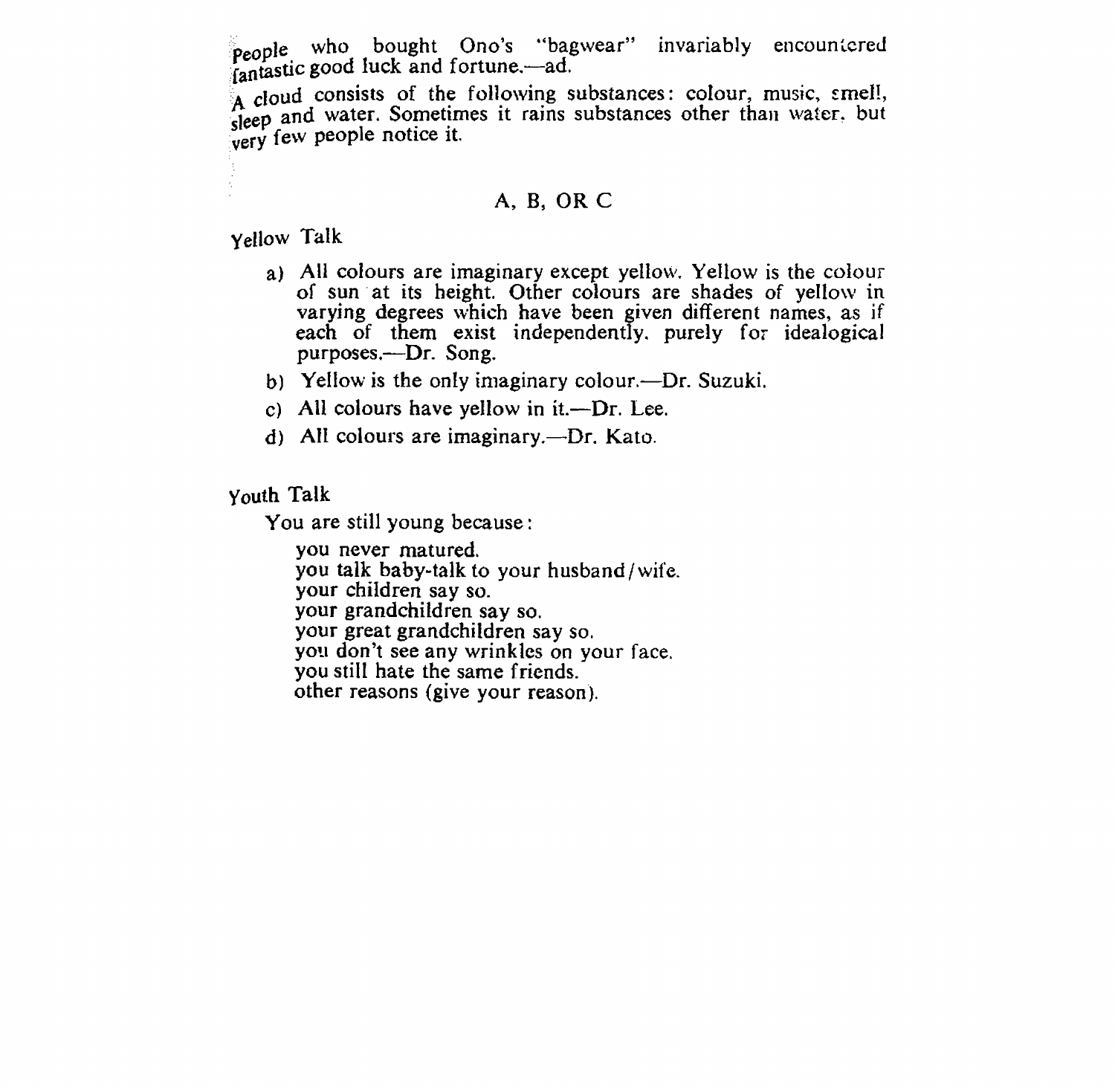Stone Talk Stone is a: noun. pronoun. verb. adverb. adjective. preposition. conjunction. interjection. Star Talk The star Uranus is: blue. red. silver. green. white.

rainbow colour.

#### Line Talk

A line is a: sick circle. billion lines that are cluttered into a narrow space. unfolded word. aggressive dot.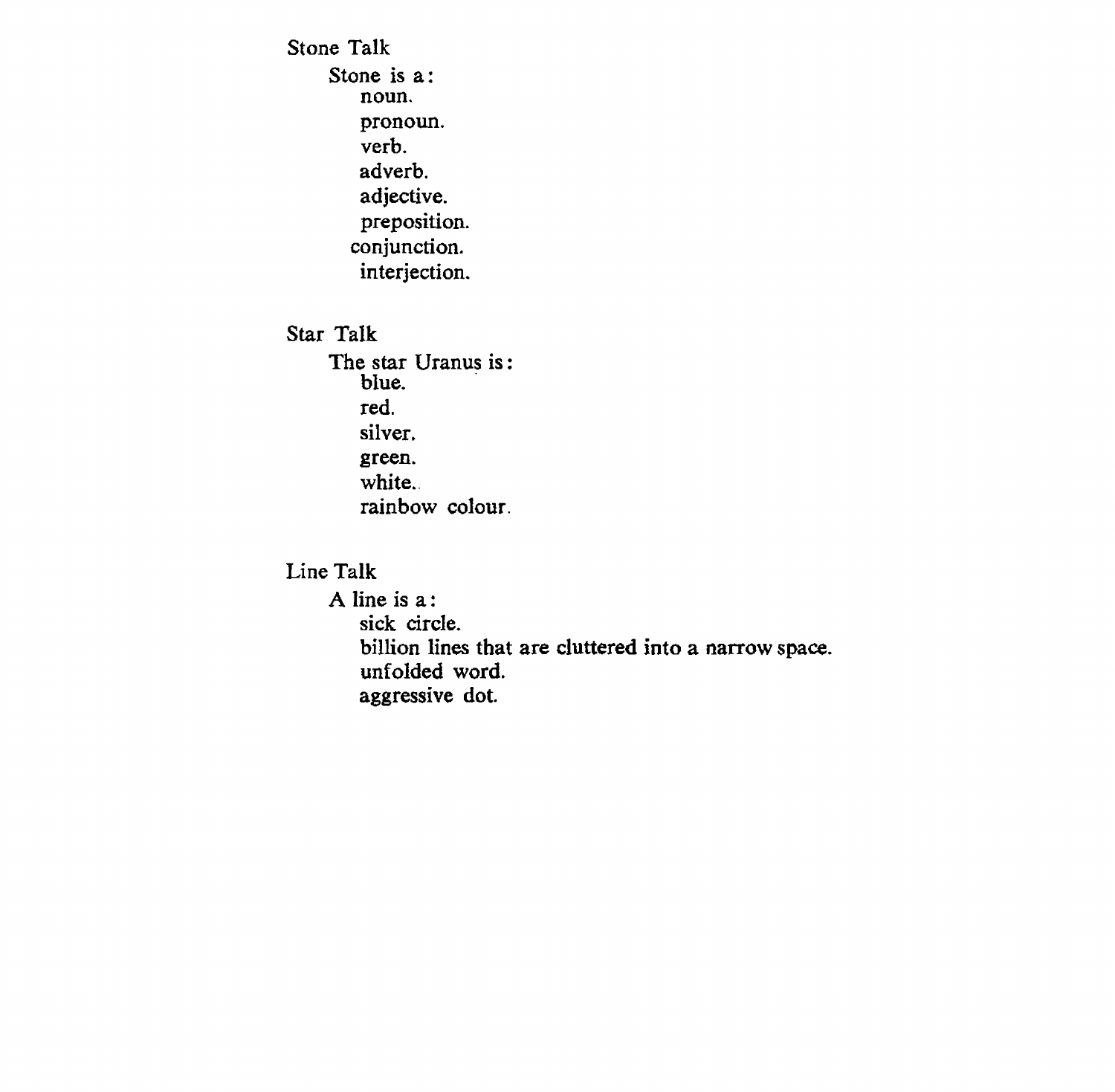### Daisy Talk

The weight of a daisy is : 2 pounds less than your brains. 100 pounds plus a wind. three feathers. a drop of your mother's tear. *5* billion pounds minus the sea.

### **Wink Talk**

An intensity of a wink is : two cars smashed head on. a storm turned into a breeze. **A** water drop from a loose faucet.

#### **Wind Talk**

The age of the wind is :

**A** billion years older than the Empire State Building

Three hundred years older than the Alps.

A day younger than the sea.

A day older than the Christ.

Two months younger than your daughter.

Starting five months after your death.

Further information and the copy of the Questionnaire is included in the "Stone" pamphlet (50 cents).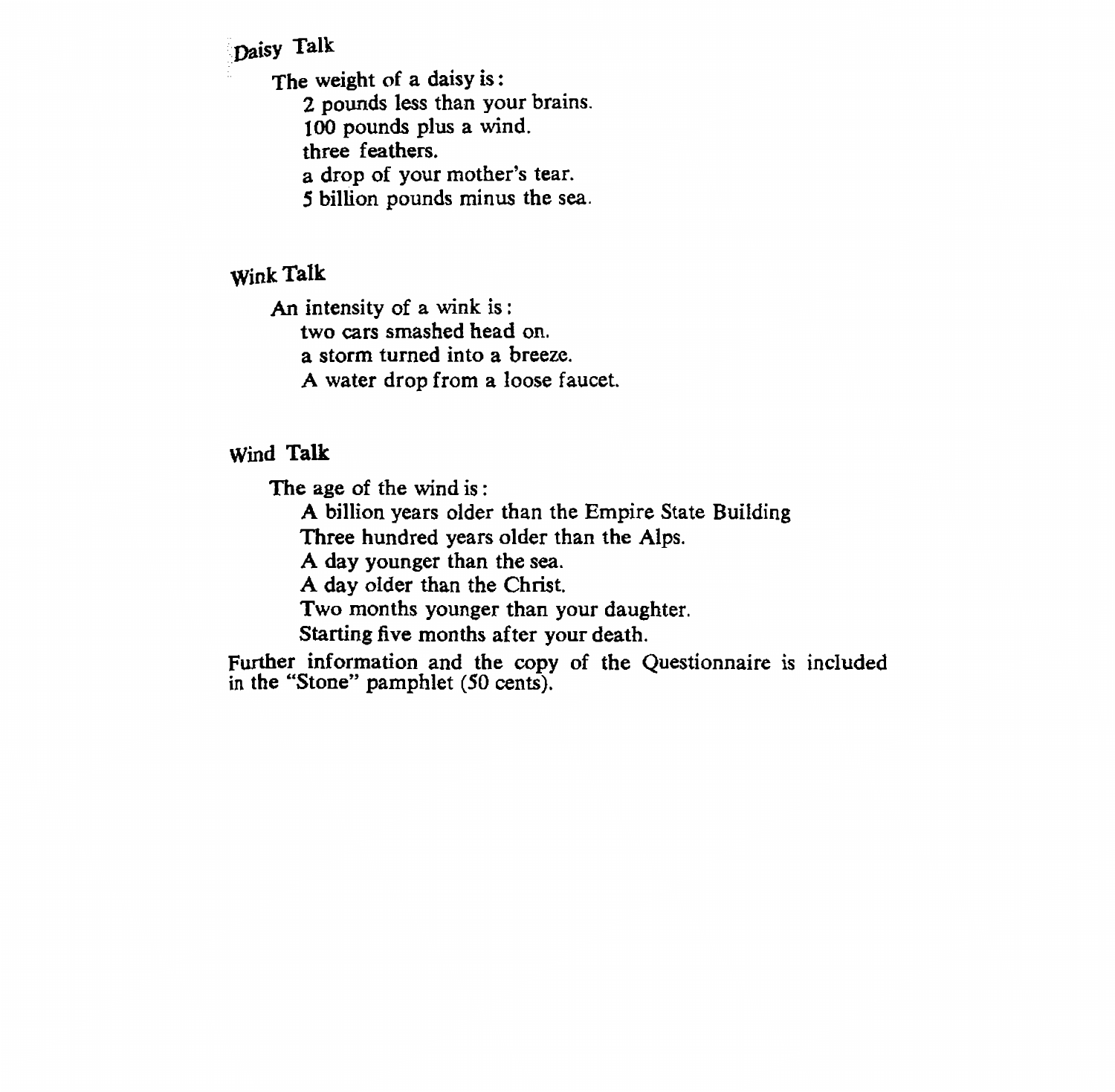## SHOOT 100 PANES OF GLASS

When a person hurts you badly, line up 100 panes of glass in the field and shoot a bullet through it. Take a copy of a map made by the cracks on each glass and send a map a day for 100 days to the person who has hurt you.

1966 fall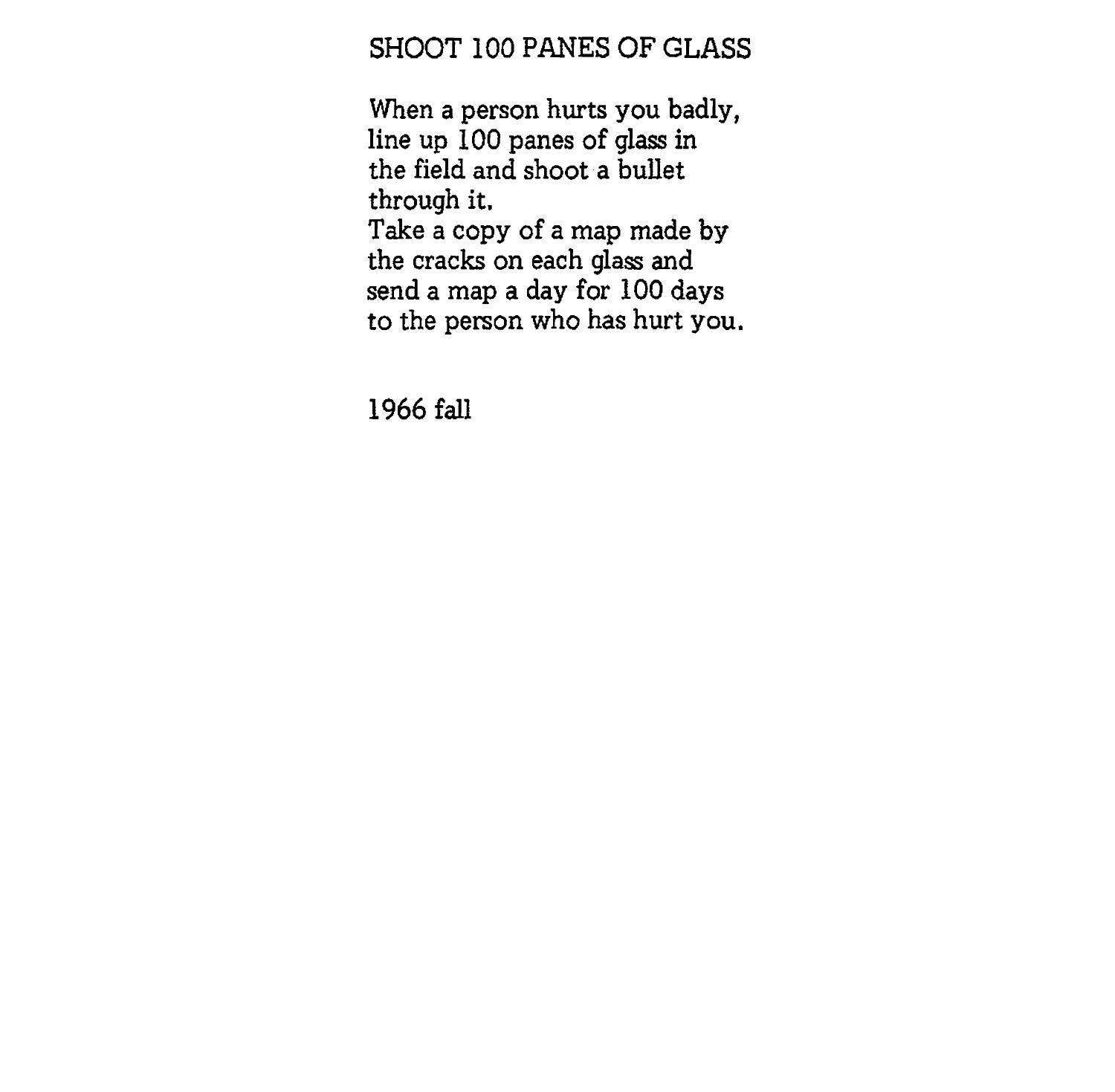ONO'S SALES LIST **N.Y.C.** 1965